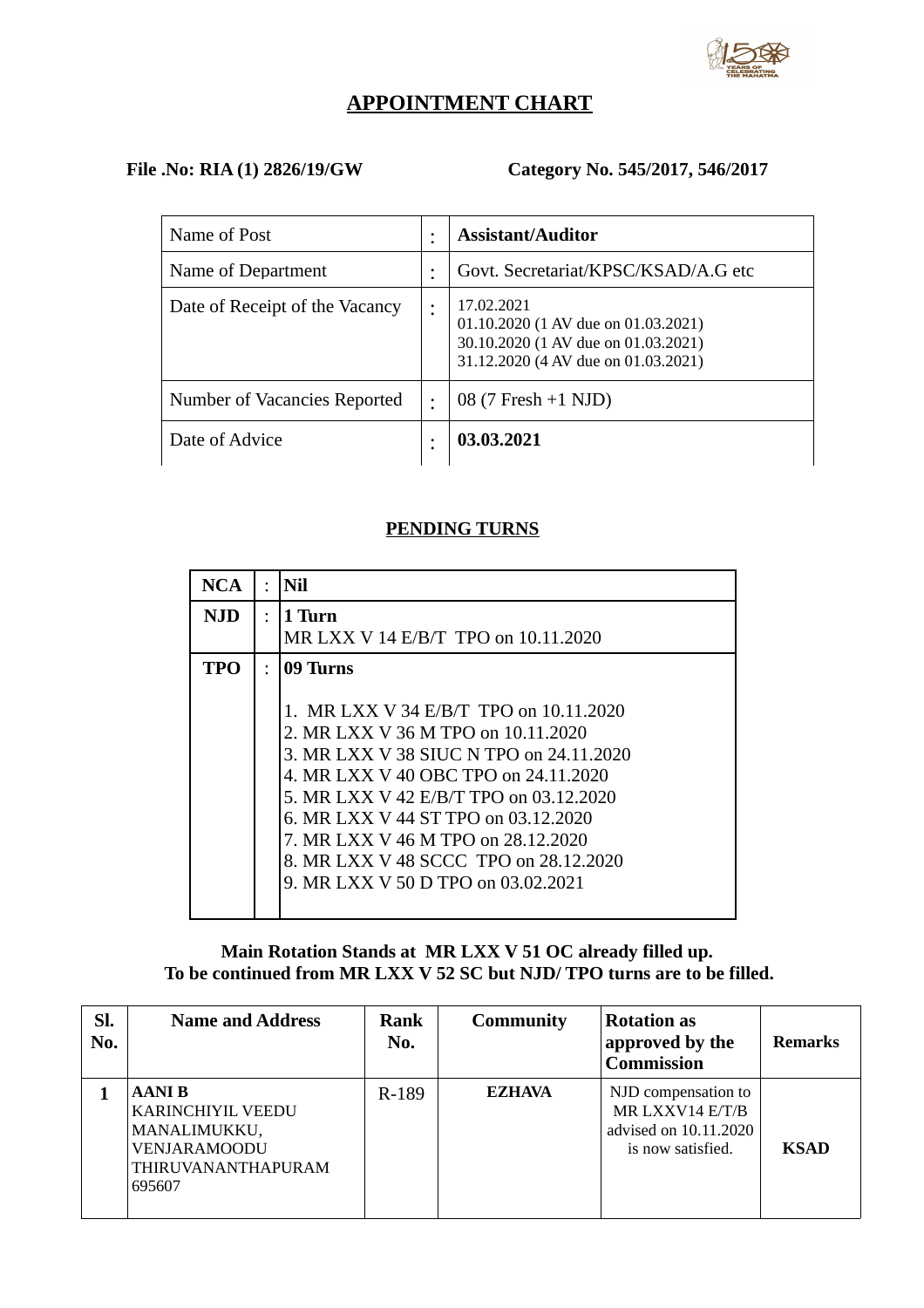| Sl.<br>No.                        | <b>Name and Address</b>                                                                                    | <b>Rank</b><br>No. | <b>Community</b>                      | <b>Rotation as</b><br>approved by the<br><b>Commission</b> | <b>Remarks</b> |  |  |  |  |  |
|-----------------------------------|------------------------------------------------------------------------------------------------------------|--------------------|---------------------------------------|------------------------------------------------------------|----------------|--|--|--|--|--|
|                                   | MR LXXV 52 SC TPO to keep 50% rule                                                                         |                    |                                       |                                                            |                |  |  |  |  |  |
| $\overline{2}$                    | <b>JEFFIN K DEVASIA</b><br>KALATHIPARAMBIL<br><b>VAIKOM</b><br>KOTTAYAM 686141                             | R-181              | $\left( \cdot \right)$                | MR LXXV 53 OC                                              | <b>KSAD</b>    |  |  |  |  |  |
| 3                                 | <b>DIPINKUMARK</b><br><b>DIVYA BHAVAN</b><br>VENKODU, MULLIKKADU<br><b>KOLLAM</b><br>VALAVUPACHA PO        | R-197              | <b>EZHAVA</b>                         | MR LXXV 34 E/B/T<br>TPO on 10.11.2020<br>now satisfied.    | <b>FINANCE</b> |  |  |  |  |  |
| $\overline{4}$                    | <b>JASIMNV</b><br><b>NECHITHADAVAN</b><br><b>ARYANTHODIKA</b><br><b>MALAPPURAM</b><br>PANNIPPARA PO,676541 | R-270              | <b>MAPPILA</b>                        | MR LXXV 36 M<br>TPO on 10.11.2020<br>now satisfied.        | <b>KSAD</b>    |  |  |  |  |  |
| 5                                 | <b>JOSHITHA S R</b><br><b>KSHMA MANDIRAM</b><br><b>MALAYAM</b><br>695571<br>THIRUVANANTHAPURAM             | R-219              | <b>SIUC N</b>                         | MR LXXV 38 SIUC N<br>TPO on 24.11.2020<br>now satisfied.   | <b>GAD</b>     |  |  |  |  |  |
|                                   |                                                                                                            |                    | MR LXXV 54 E/B/T TPO to keep 50% rule |                                                            |                |  |  |  |  |  |
| 6                                 | <b>LALUJL</b><br><b>SREERAGAM</b><br>KANNAMBA, VARKALA<br><b>VARKALA-695141</b><br>THIRUVANANTHAPURAM      | R-182              | $\left( -\right)$                     | MR LXXV 55 OC                                              |                |  |  |  |  |  |
|                                   |                                                                                                            |                    |                                       |                                                            | <b>GAD</b>     |  |  |  |  |  |
| MR LXXV 56 M TPO to keep 50% rule |                                                                                                            |                    |                                       |                                                            |                |  |  |  |  |  |
| $\overline{7}$                    | <b>ATHULYA B S</b><br><b>VADAKKE VEEDU</b><br><b>VEERALAM</b><br>ATTINGAL 695101<br>THIRUVANANTHAPURAM     | R-184              | $\left( -\right)$                     | MR LXXV 57 OC                                              |                |  |  |  |  |  |
|                                   |                                                                                                            |                    | MR LXXV 58 E/T/B TPO to keep 50% rule |                                                            | <b>GAD</b>     |  |  |  |  |  |
|                                   |                                                                                                            |                    |                                       |                                                            |                |  |  |  |  |  |